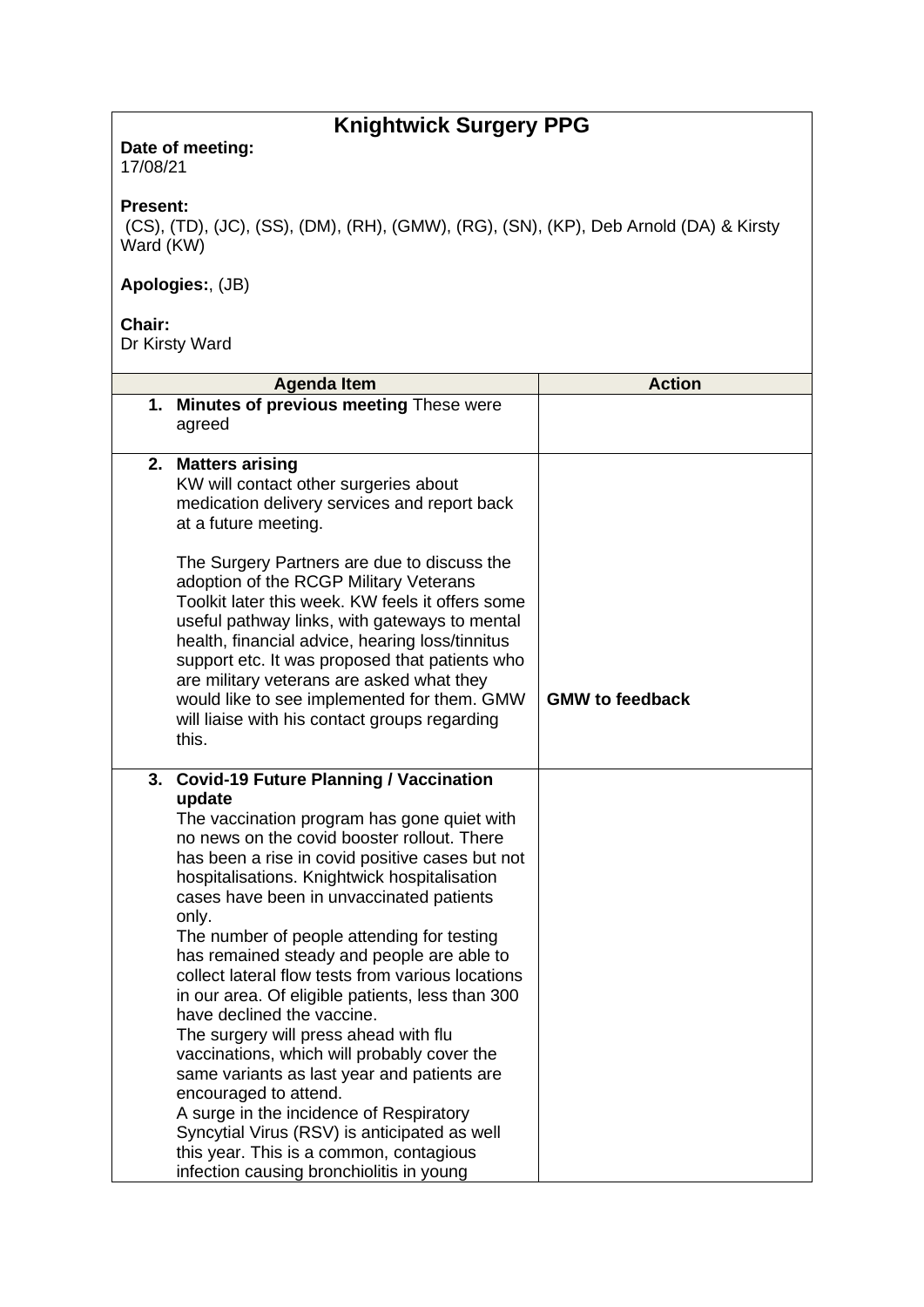| children and cold like symptoms in older<br>children and adults.                                                                                                                                                                                                                                                                                                                                                                                                                 |                                                            |
|----------------------------------------------------------------------------------------------------------------------------------------------------------------------------------------------------------------------------------------------------------------------------------------------------------------------------------------------------------------------------------------------------------------------------------------------------------------------------------|------------------------------------------------------------|
| Social distancing and mask wearing are still<br>mandatory at the surgery for the protection of<br>patients, staff and to ensure a continuation of<br>services. The surgery is now seeing more<br>patients face to face but these appointments<br>are still authorised by the GP prior to booking.<br>Where possible patients are seen outside. It is<br>felt that we need to get another winter out of<br>the way before measures are relaxed further.                           |                                                            |
| Annual health checks are now being carried<br>out, although a national shortage of blood<br>bottles has led to a decrease in some of the<br>tests available. Spirometry appointments and<br>ear syringing are not yet available due to the<br>higher risk nature of the procedures and<br>capacity issues for appointments of 20mins or<br>more. However, micro suction services are<br>available at St John's House surgery or<br>privately for approx. £40.                    |                                                            |
| Moving forward there will continue to be a mix<br>of F2F and telephone consultations. Although<br>this means the phone lines are much busier<br>now, the phone system has the capacity to<br>cope with the increase without creating an<br>increase in waiting times.                                                                                                                                                                                                            |                                                            |
| Online consultations are not being utilised as<br>much as expected and it was suggested that<br>this is promoted more widely on social media<br>and the website. It was noted that some of the<br>links on the Patient Access online consultation                                                                                                                                                                                                                                | DA to promote on                                           |
| page are for pay as you go services, although<br>this is not always made clear. DA will<br>investigate to see if these can be switched off.                                                                                                                                                                                                                                                                                                                                      | <b>Facebook/Website</b><br>DA to investigate switching off |
| 4. PCN PPG Meeting<br>GMW attended the PCN PPG zoom meeting<br>on our behalf. Although this was not well<br>attended, there was general agreement that<br>the previous CCG meeting and subsequent<br>information was not particularly helpful. There<br>appears to be a lot of variation in how the<br>different PPGs are working but it is felt we<br>have got off to a good start. GMW is happy to<br>attend these meetings for us, which currently<br>are being held monthly. |                                                            |
| <b>Parking / Traffic Flow</b><br>5.                                                                                                                                                                                                                                                                                                                                                                                                                                              |                                                            |